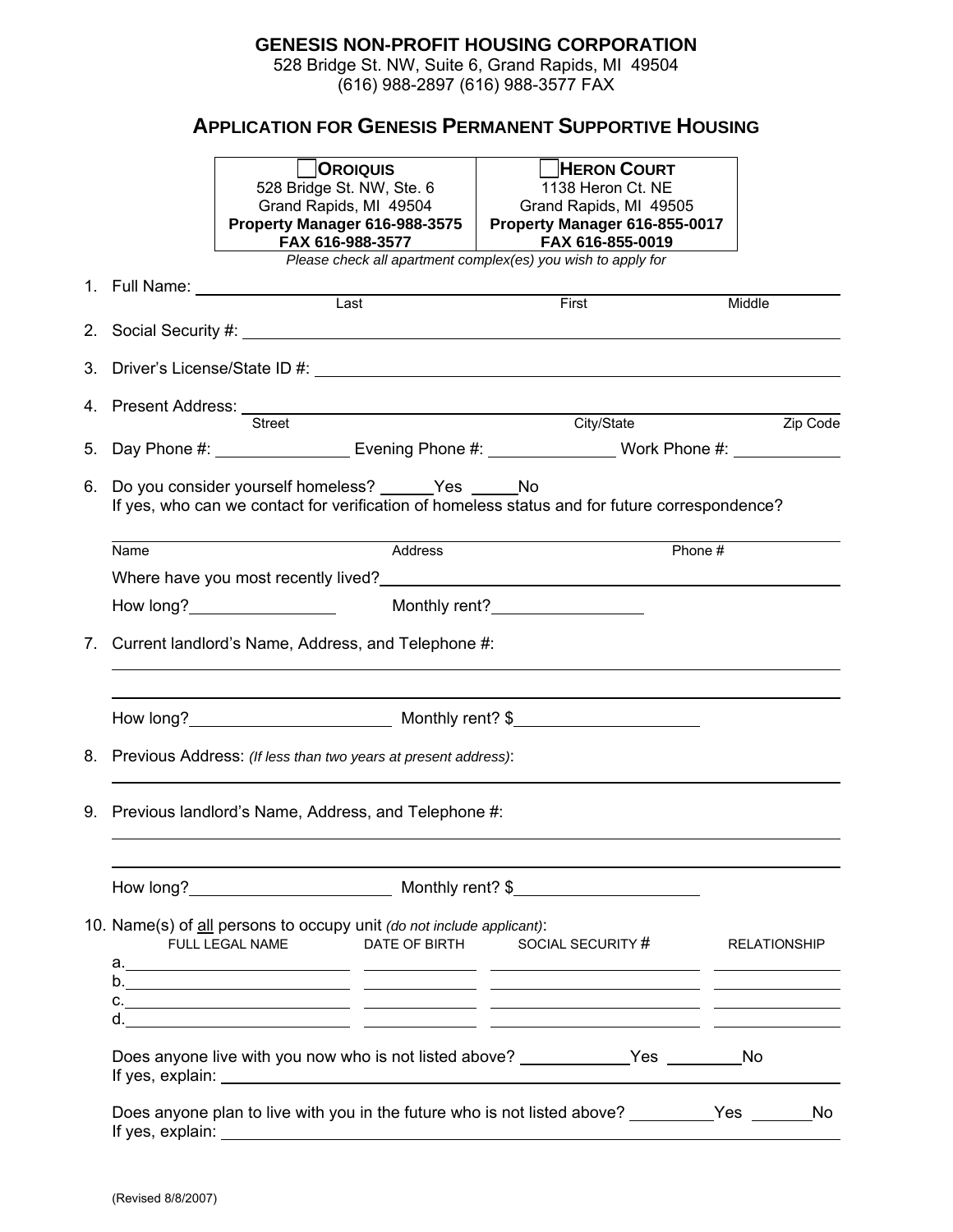| 11. | What size unit and accommodation do you require?                                                                                                                                     |        |                        |  |                                                                                                       |  |              |
|-----|--------------------------------------------------------------------------------------------------------------------------------------------------------------------------------------|--------|------------------------|--|-------------------------------------------------------------------------------------------------------|--|--------------|
|     | a. One Bedroom __________________<br>b. Two bedroom $\frac{1}{\sqrt{1-\frac{1}{2}}\cdot\frac{1}{\sqrt{1-\frac{1}{2}}}}$                                                              |        |                        |  | d. Do you have a car? ______ Yes _____ No<br>e. Do you have a pet? Ves _____ No<br>If yes, what kind? |  |              |
| 12. | Household Income:<br><b>NAME</b><br><u> 1999 - Jan James James, politik američki politik († 1908)</u>                                                                                | *WAGES | SOC. SECURITY/PENSIONS |  | SSI/SDA                                                                                               |  | <b>OTHER</b> |
|     |                                                                                                                                                                                      |        |                        |  |                                                                                                       |  |              |
| 13. | Do you currently have a Caseworker who coordinates access to community resources? Yes No<br>If yes, Caseworker's Name & Telephone #:                                                 |        |                        |  |                                                                                                       |  |              |
| 14. | Do you have a Guardian or Payee? Yes No<br>If yes, Guardian or Payee Name & Telephone #:                                                                                             |        |                        |  |                                                                                                       |  |              |
| 15. | Do you or a family member require barrier-free accommodations including access to roll-in shower<br>facilities? Yes No                                                               |        |                        |  |                                                                                                       |  |              |
| 16. | Does anyone outside of your household pay for any of your bills or give you money? ___ Yes ___ No                                                                                    |        |                        |  |                                                                                                       |  |              |
| 17. | Household Assets: Bank ______________________Checking \$____________Savings \$__________                                                                                             |        |                        |  |                                                                                                       |  |              |
| 18. |                                                                                                                                                                                      |        |                        |  |                                                                                                       |  |              |
|     | Phone: Relationship: Relationship:                                                                                                                                                   |        |                        |  |                                                                                                       |  |              |
| 19. | Has a Landlord every filed a lawsuit against you? ____Yes ____No Why and when? _____________________                                                                                 |        |                        |  |                                                                                                       |  |              |
| 20. | Has a Landlord ever sent you a notice to quit? _____ Yes _____ No Why and when?________                                                                                              |        |                        |  |                                                                                                       |  |              |
| 21. | Have you or any other person named on the application as intending to reside in the unit, ever been<br>convicted for using, dealing or manufacturing illegal drugs? ____ Yes ____ No |        |                        |  |                                                                                                       |  |              |
| 22. | Criminal History Information: North American Criminal History Information:                                                                                                           |        |                        |  |                                                                                                       |  |              |
|     | (For final admission we will require a local criminal history report)                                                                                                                |        |                        |  |                                                                                                       |  |              |

23. How did you hear about us?

I/WE CERTIFY THAT I/WE ARE NOT RENTING A ROOM OR APARTMENT UNDER ANY OTHER NAME AND HAVE NOT USED ANY OTHER SOCIAL SECURITY NUMBER OTHER THAN THAT WHICH HAS BEEN LISTED ABOVE. I/WE CERTIFY THAT THE UNIT WILL BE MY/OUR ONLY RESIDENCE IF ACCEPTED. I/WE UNDERSTAND THAT THE ABOVE INFORMATION IS BEING COLLECTED TO DETERMINE MY/OUR ELIGIBILITY. I/WE AUTHORIZE THE OWNER/MANAGEMENT TO VERIFY ALL INFORMATION PROVIDED ON THIS APPLICATION AND TO CONTACT PREVIOUS OR CURRENT LANDLORDS OR OTHER SOURCES FOR CREDIT AND VERIFICATION INFORMATION WHICH MAY BE RELEASED TO APPROPRIATE FEDERAL, STATE, OR LOCAL AGENCIES. I/WE CERTIFY THAT THE STATEMENTS MADE IN THIS APPLICATION ARE TRUE AND COMPLETE TO THE BEST OF MY/OUR KNOWLEDGE AND BELIEF. I/WE UNDERSTAND THAT ANY OMISSION, MISREPRESENTATION OR FALSE INFORMATION WILL BE CAUSE FOR REJECTION AND ARE ALSO PUNISHABLE UNDER FEDERAL LAW. WE UNDERSTAND WE MUST UPDATE THIS INFORMATION EVERY 90 DAYS IF NOT ACCEPTED DURING THE FIRST CONSIDERATION.

Applicant Signature Date

Co-Applicant Signature Date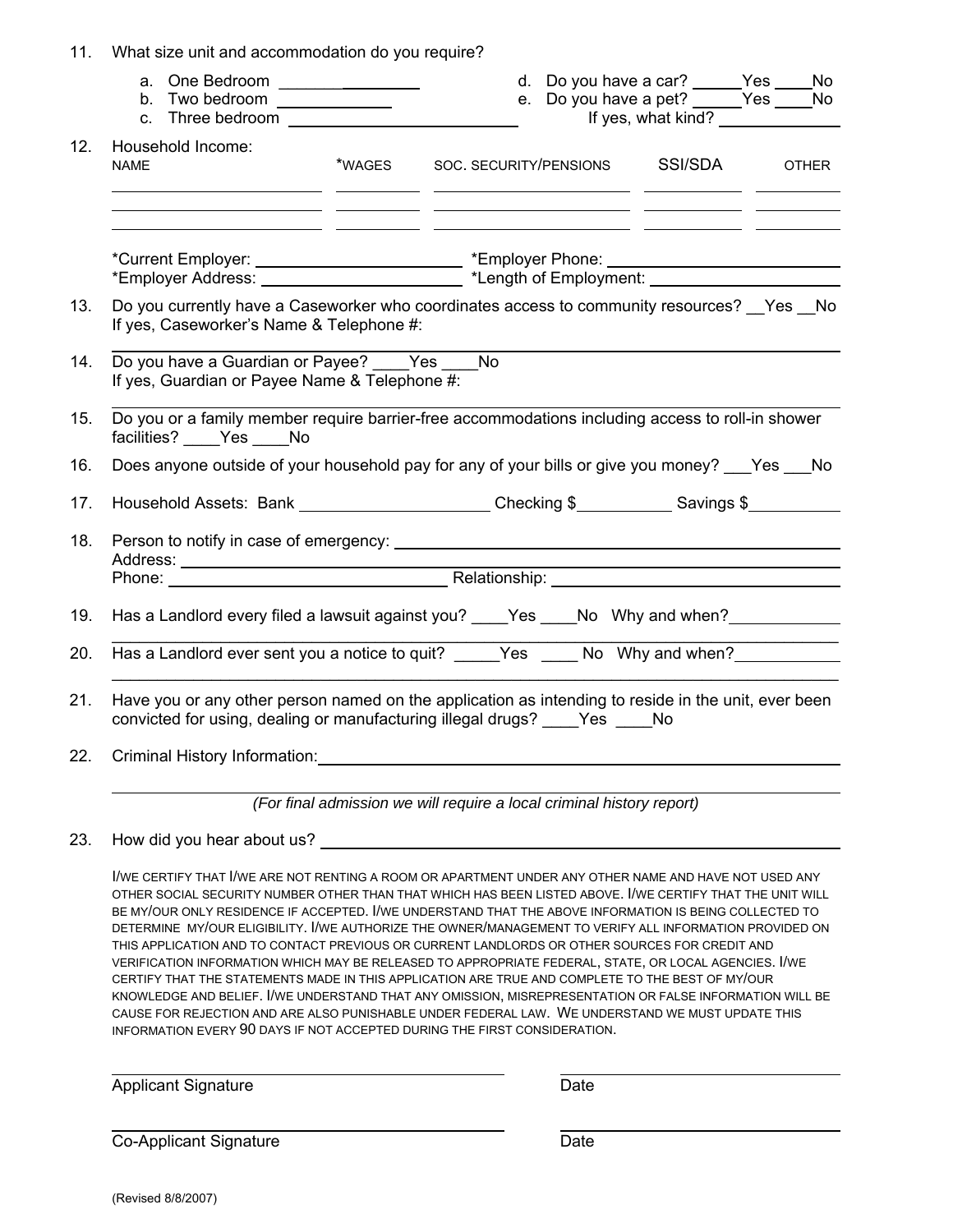## **GENESIS' HOUSING FOR PERSONS WITH DISABILITIES REQUEST FOR "REASONABLE ACCOMMODATIONS"**

The Genesis Apartments have been specifically developed to provide affordable housing to persons with the following types of disabilities or "special needs" (documentation required for all "special needs).

- A physical or mental impairment, or
- In recovery from a previous substance Another condition which includes: dependency, or
- Previous periods of homelessness, or
- Having been a victim of domestic

This special condition must:

- Be of continuing or long term duration;
- Substantially impede the person's ability to live independently without supports; and
- Be improved by access to more suitable housing conditions

Genesis housing developments will not discriminate based on race, color, creed, religion, sex, national origin, age, handicap, marital status, familial status, height, weight, or source of lawful income and will comply with all federal, state, and local fair housing and civil rights laws. We also have a legal obligation to provide "reasonable accommodation" to applicants if they or any family member have a disability or handicap requiring reasonable accommodations. We do require verification that a resident has at least one disability or "special need".

Examples of "reasonable accommodations" include:

- Making alterations to a unit so it could be used by a family member with a wheelchair;
- Installing strobe-type flashing light smoke detectors in an apartment for a family with a hearing impaired member;
- Permitting a family to have a service dog to assist an impaired family member in a family development where dogs are not usually permitted;
- Making large type documents or a reader available to a vision impaired applicant during the application process;
- Make a sign language interpreter available to a hearing impaired applicant during the interview;
- Permitting an outside agency to assist an applicant with a disability to meet the Property's applicant screening criteria.
- Making special exceptions in some operating rules.

If you or a member of your family with a disability think you might need or want a reasonable accommodation, you may request it at any time in the application process or after admission. This is up to you. If you would prefer not to discuss your situation with management, that is your right**. If you want to make a request for a "reasonable accommodation" please complete the reverse questionnaire**.

An applicant family that has a member with a disability must still be able to meet essential obligations of tenancy – they must be able to pay rent, to care for their apartment, to report required information to the Manager, avoid disturbing their neighbors, etc., but there is no requirement that they be able to do these things without assistance.

|                                        | (Property Manager signs here)   |      |  |
|----------------------------------------|---------------------------------|------|--|
| Received by                            | (Applicant/Resident signs here) | Date |  |
| <b>COMPLETE SURVEY ON REVERSE SIDE</b> |                                 |      |  |

violence, or

- - o Developmental disability
	- o Long term health disorder